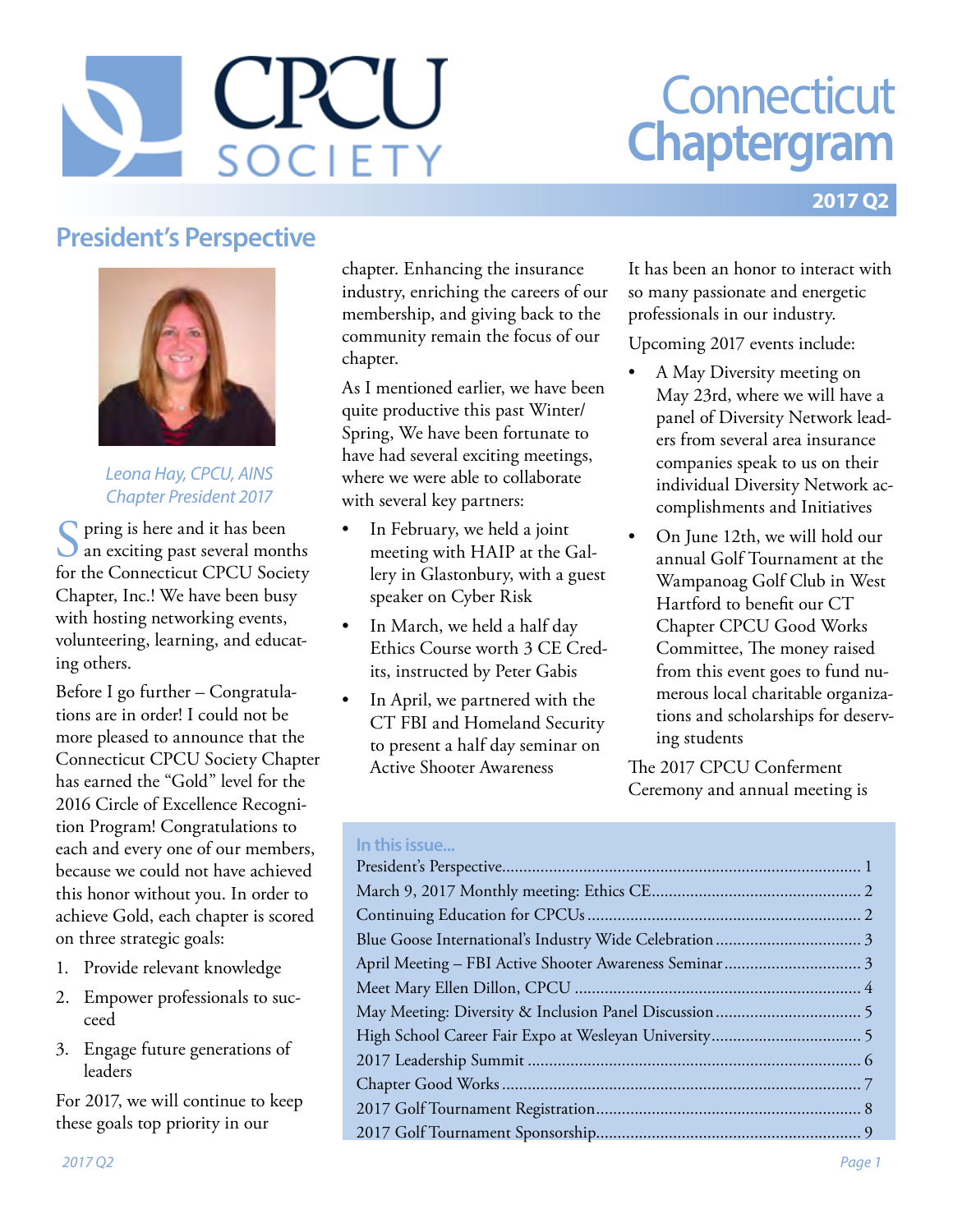### <span id="page-1-0"></span>**President's Perspective**

being held in Orlando in September. So far, we have 15 new CPCU's that have earned the designation for 2017! The list of 2017 new designees is currently housed on our chapter website. I encourage you to take a look at the list and if you recognize any names or they are in your organization, please make an effort to reach out to them. As new designees, these next generation of insurance professionals would surely benefit from the more seasoned

CPCU members reaching out to encourage them to become involved in the chapter and to experience the rewards of becoming a member.

Please continue to check our CT website and keep an eye out for email blasts regarding upcoming chapter events and news. You can also receive updates and information through Facebook, LinkedIn, and Twitter. Don't forget to log in to the society website [http://www.cpcuso](http://www.cpcusociety.org)[ciety.org/](http://www.cpcusociety.org) where you will have access

to information on the 2017 conferment, sign up for webinars and interest groups, and also log your continuing education.

I hope you will join us for future meetings and events and if you have any questions, please feel free to reach out to me or any of our board members. I look forward to visiting with some of you at conferment in Disney World. It is sure to be a great time! Happy summer to all!

### **March 9, 2017 Monthly meeting: Ethics CE**

March is Ethics Awareness<br>
month. Keeping with tradition, on March 9, 2017 we offered a three hour Ethics seminar, presented by Peter Gabis, CPCU, JD, MBA, GCA, and Corporate Trainer

at Farmers Insurance. Participants earned three CE credits for attending.

We are so appreciative to Peter for teaching this class for the third consecutive year! He led a dynamic class that fostered interesting discussions among the participants. Thank you, Peter! As a gesture of our gratefulness, we donated \$100 to the American Cancer Society in memory of Peter's father Stanley Gabis.

### **Continuing Education for CPCUs**

The risk management and insurance industry is continuously evolving, and CPCUs, as leaders in the industry, must be at the forefront of emerging trends. The CE for CPCUs program encourages CPCUs to stay up to date on the latest risk and insurance knowledge, while also providing a way to showcase their educational efforts. Through this program, we hope to not only increase the value of the CPCU designation, but also to better allow CPCUs to set an example for others in the industry.

All CPCUs must complete continuing education activities to be consid-

ered active participants in the CE for CPCUs program. To remain active, you must complete 24 credit hours of continuing education in each reporting period. Each reporting period will be two years long, with the exception of the initial reporting period which is determined by your matriculation date and CPCU completion date.

Activities that qualify for CE for CPCUs credit include:

• The Institutes – Exams, online courses, SMART Practice Exams and Leadership Education.

- The Institutes CPCU Society –The Knowledge Center, educational events and webinars.
- Additional Activities Practiceoriented content, employer training, education from colleges, universities or other credentialing providers and any state licensing CE activity.

For full details, please read the Continuing Education for CPCUs Program Handbook which can be accessed by clicking on this link: [https://www.theinstitutes.org/sites/](https://www.theinstitutes.org/sites/www.aicpcu.org/files/ti_continuing_education_for_cpcus_program_handbook_4.pdf) [www.aicpcu.org/files/ti\\_continu](https://www.theinstitutes.org/sites/www.aicpcu.org/files/ti_continuing_education_for_cpcus_program_handbook_4.pdf)[ing\\_education\\_for\\_cpcus\\_program\\_](https://www.theinstitutes.org/sites/www.aicpcu.org/files/ti_continuing_education_for_cpcus_program_handbook_4.pdf) handbook 4.pdf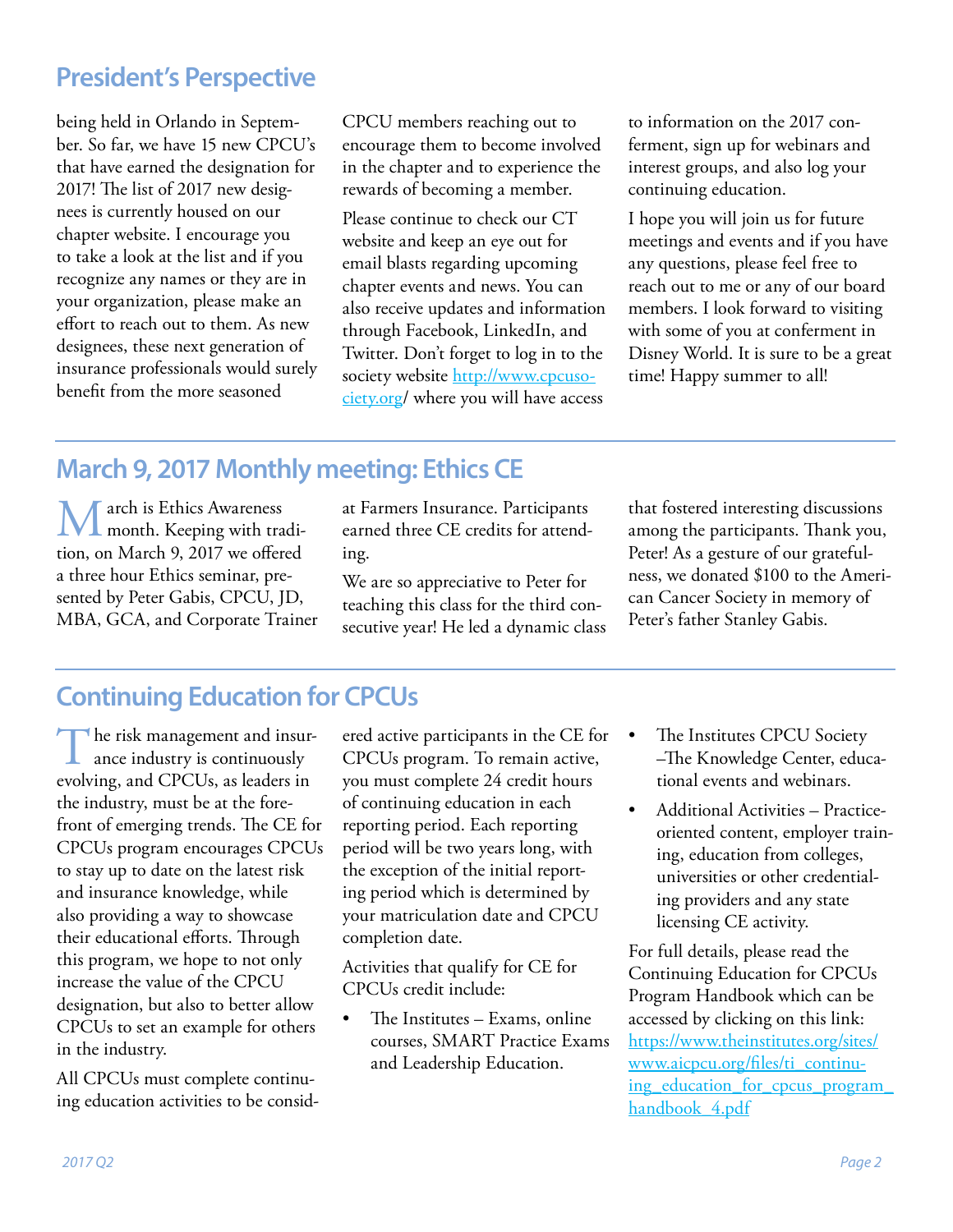### <span id="page-2-0"></span>**Blue Goose International's Industry Wide Celebration**

The CT Chapter CPCU Society donated a twosome for the Blue Goose's celebration for the raffle to benefit Arthur C. Luf Children's Burn Camp (Connecticut Burns Care Foundation) which is a free camp for children between the ages

of 8-18 who have survived life altering burn injuries. The event was held at the Aqua Turf in Southington and according to raffle hosts raised thousands for the camp that night and to date has raised over \$95,000 for local charities.

The event flyer thanked the CT Chapter for our participation as well as many other CT Insurance Organizations. Deb Bartucca and Wendy Bernard attended the event. We ran into some of our HAIP friends and both came home with a raffle prize!



### **April Meeting – FBI Active Shooter Awareness Seminar**

We recently held a half day seminar on April 13th in conjunction with the CT FBI Community Relations Unit, who sent outreach specialists from their FBI Community outreach team to engage with us.

Since it is critical for CT Risk Managers to be acting now to train employees, develop emergency plans and ensure business continuity provisions are in place in the event of an Active Shooter situation, we were honored to have these community outreach specialists here to partner with us to teach us more about crime prevention, planning and awareness.

The meeting was held at The Holiday Inn East Hartford and with almost 60 in attendance, we started the morning with a breakfast buffet, which was followed by an exciting roundup of FBI Specialists speaking on the following topics:

- Recognizing Domestic Violence in the Workplace – What could happen? A discussion on the psychology of domestic violence was presented by Dr. Mary Cheyne
- Active Shooter Awareness discussion presented by FBI Special Agent Judy Eide. This was an informative session allowing us

to see the day in the life of an FBI Agent.

- We watched the movie, "The Coming Storm", which is an emotionally charged movie created by the FBI, dramatizing the aftermath of a campus shooting, weaving within the storyline the best practices and lessons learned from active shooter incidents that have occurred throughout the United States
- FBI Victim Specialist Courtney Litowitz discussed the job of a victim specialist and gave examples of Federal Crimes in the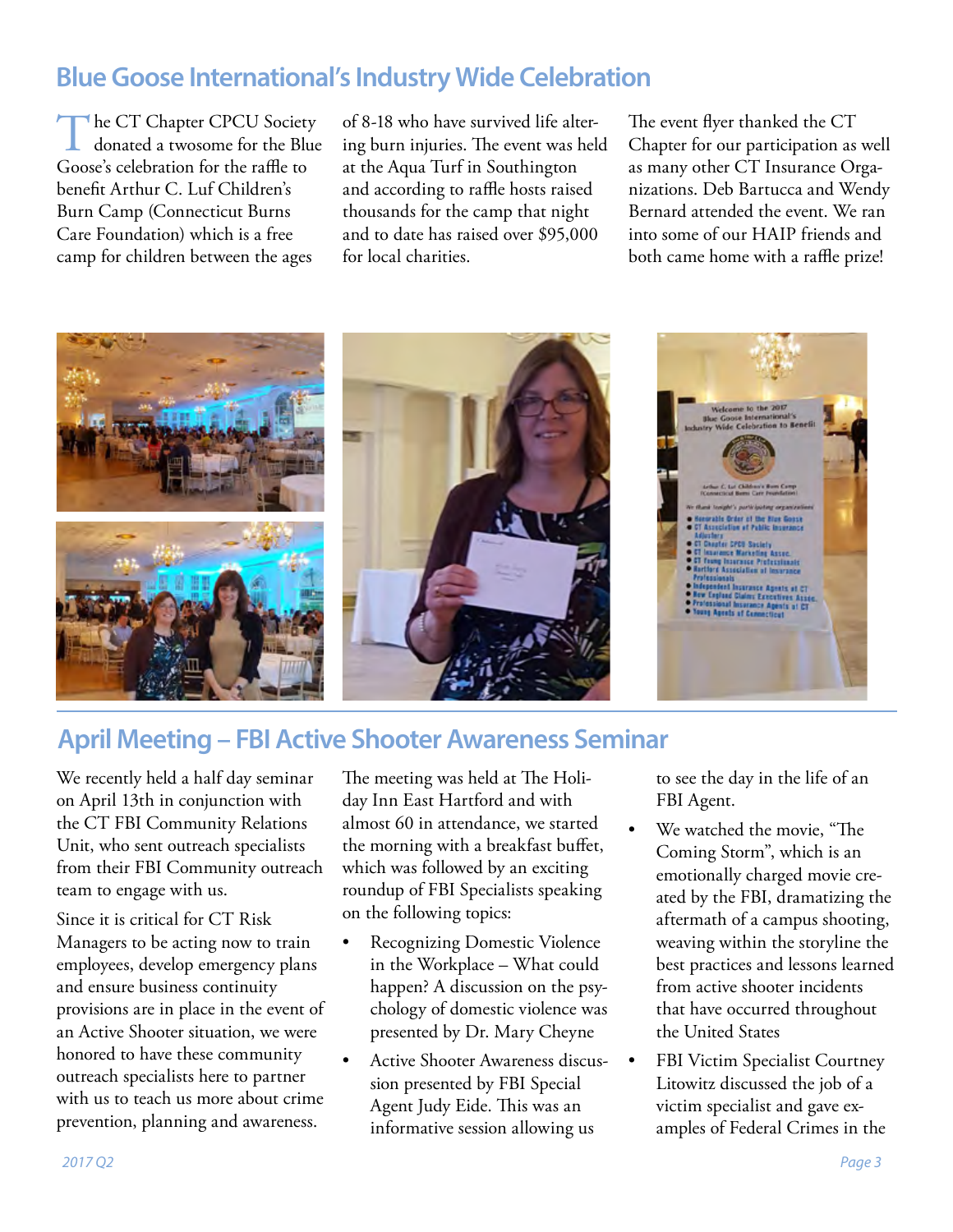### <span id="page-3-0"></span>**April Meeting – FBI Active Shooter Awareness Seminar (continued)**

Workplace. She went on to shed light on the various programs in place to assist victims of tragedies across the U.S.

We ended with a Panel Discussion that was filled with questions for the specialists from the audience

CPCU members in attendance earned up to 3 CE Credits for the CPCU CE Program – 1 CE credit per hour.

We are tremendously thankful to the CT FBI Community Outreach team for taking the time out of their busy schedules to share their stories with

us. It was truly an impactful morning for all in attendance. A special thanks for our very own, Cheryl Constantine for suggesting this seminar and for working so hard to bring it to fruition!



### **Meet Mary Ellen Dillon, CPCU**



*2017 Q2 Page 4* ary Ellen Dillon is currently employed by Aspen Re as a Reinsurance Credit Control Analyst in the Finance Department. She has been in this position for the past 2 years. She started her insur-

ance career at The Hartford as a Financial Systems Analyst in the Reinsurance Accounting Department. Subsequent positions include Staff Accountant with Alexander Howden North America, Reinsurance Accounting Manager with Aon Benfield and Billing Service Coordinator with Sedgwick. Mary Ellen is a graduate of South Windsor High School. She holds a BS Degree in Education from the University of Connecticut, and completed the Accounting and Business curriculum at Central Connecticut State University.

Mary Ellen holds several designations from the Institute including the CPCU, ARe and AINS. She currently serves as the Director, New Designees on the 2017 Connecticut CPCU Society Chapter Board of Directors.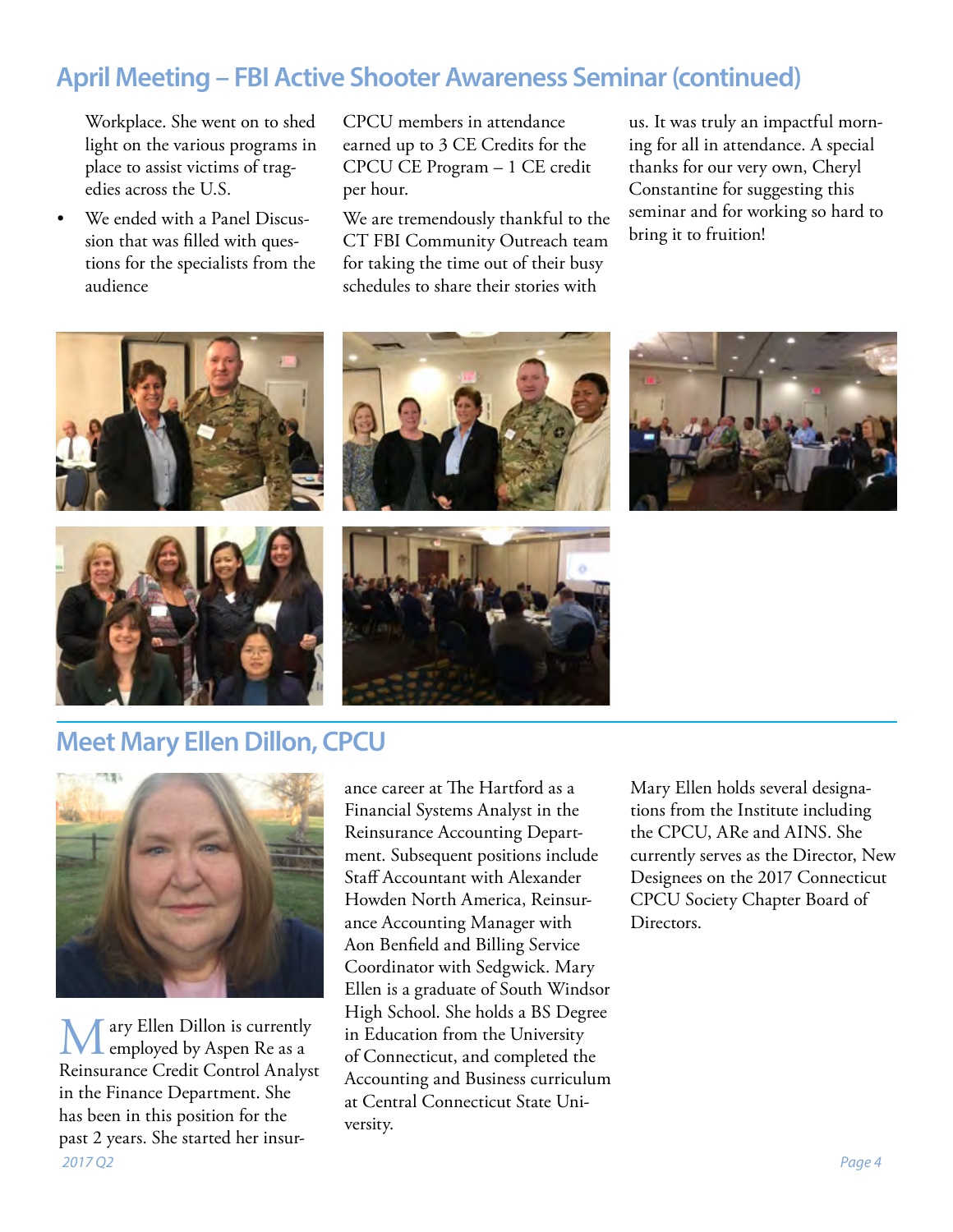### <span id="page-4-0"></span>**May Meeting: Diversity & Inclusion Panel Discussion**

#### **Location**

Holiday Inn, 100 East River Drive, East Hartford CT 06108

#### **Topic**

#### Embrace the Power of Difference!

Join our esteemed panel of industry professionals, while they discuss how diversity impacts the ability to make decisions and influence outcomes in their respective organizations, the value of diversity networks, the challenges they face, and what important diversity and inclusion initiatives are underway for 2017.

#### **Moderator**

Marianne Vanech, LGBT & Allies Events Chair, Director, National Underwriting – Travelers

#### **Panel**

• Leslie T. Soler, Hispanic Leadership Network, Assistant General Counsel, The Hartford

- Rachel Anderson, Prof. Women's Network, Director, Strategic Claims Management, The Hartford
- Brad Kleinerman, LGBT & Allies Co-Chair, 2VP HR, Claim Services, Travelers
- Robert Braswell, Disability Network Chair, 2VP, Claim IT, Travelers
- Laura Williams, Diversity Council, Munich Re US P&C, Finance Director, Hartford Steam Boiler

#### **Agenda**

- 7:30 a.m. Registration & Breakfast
- 8:00 8:15 Lee Hay, President CPCU Society Updates
- 8:30 9:15 Panel Discussion
- $9:15 9:30 Q & A$

Breakfast buffet with a Variety of Bakery Fresh Pastries, Eggs, Potatoes, Bacon Orange Juice, Coffee and an Assortment of Teas

CPCU Members enjoy free breakfast! Earn 1 CPCU CE credit. (Not applicable for Producer License CE) If you are a paid member and cannot attend, please feel free to register someone else in your place.

Non-CPCU Society members and guests will be charged \$28 for Breakfast and the seminar. Please bring check or cash to the event. All attendees, please go to the CT Chapter Website to register! [http://](http://connecticut.cpcusociety.org/meetings) [connecticut.cpcusociety.org/meet](http://connecticut.cpcusociety.org/meetings)[ings-](http://connecticut.cpcusociety.org/meetings)events

Company tables of eight are available for \$215. Company name and logo displayed.

Deadline for registration is Monday, May 22nd. Please contact Cheryl Constantine for company tables and with questions. 860.277.4708 or 860.371.1419

### **High School Career Fair Expo at Wesleyan University**

As part of our continuing ef-forts to encourage younger generations to consider a career in insurance, the Connecticut CPCU Society Chapter attended the High School Career Fair Expo at Wesleyan University. The event was held on Thursday, April 27th in the Freeman Athletic Center in Middletown, CT. It was sponsored by the Middlesex County Chamber of Commerce's Business & Education Partnership

Advisory Council, the Middlesex Consortium of Schools, and Wesleyan University's Center for Community Partnerships. Participating high schools included Middletown, Cromwell, Durham/Middlefield, Portland, East Hampton, Chester/ Deep River/Essex, Haddam/Killingworth, and Vinal Technical High School. Our Director of Candidate Development, Kathleen McCarthy, represented the Chapter and shared

her career experiences with students to promote the insurance industry and explain the benefits of the CPCU designation. Many students expressed interest in actuarial science, so next year we would like to include a representative with experience in that field. Any interested parties should reach out to a Board member.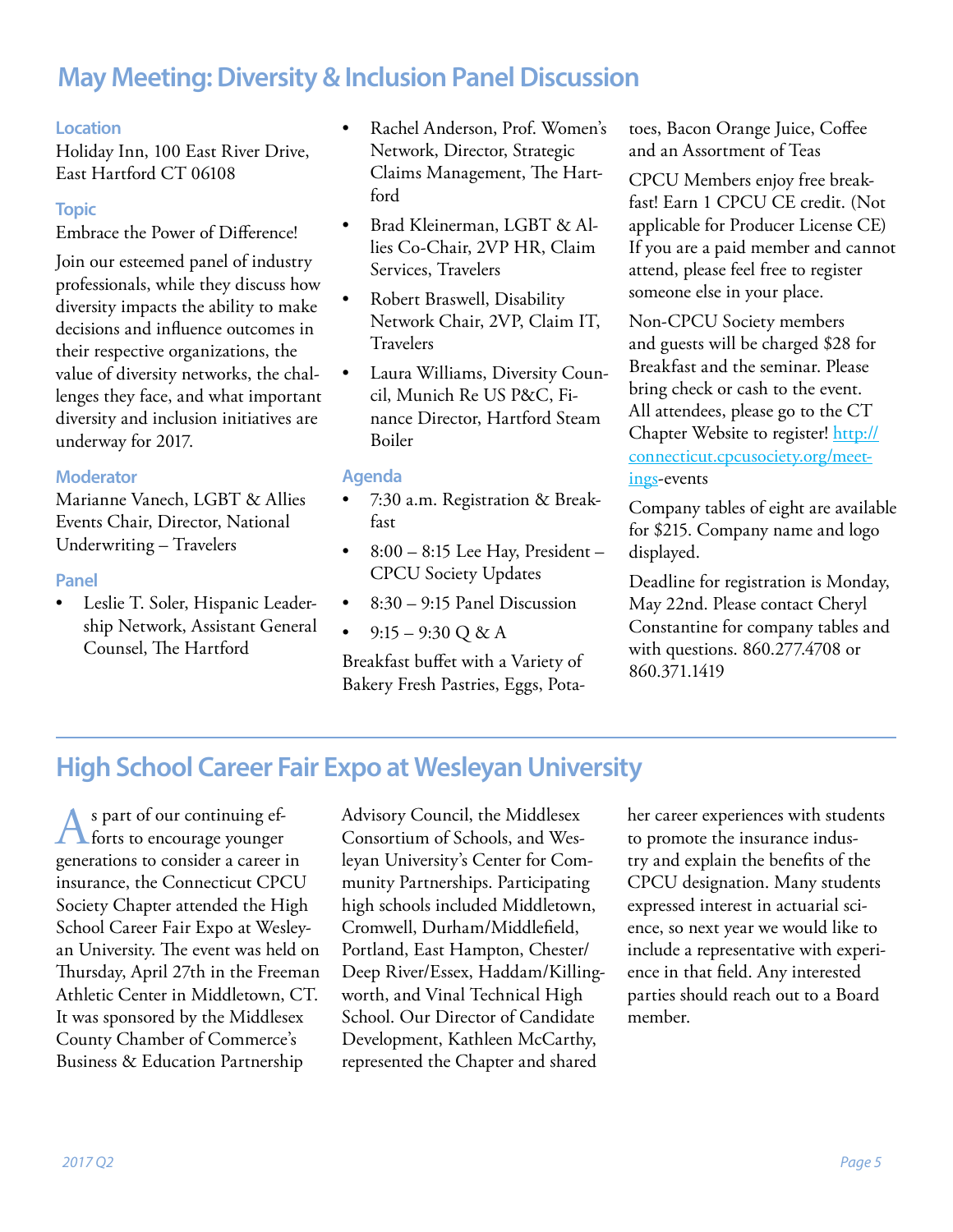### <span id="page-5-0"></span>**2017 Leadership Summit**

Each year, The Institutes CPCU<br>Society holds an a Leadership Summit designed to provide chapter and interest group leaders with the training and insights they need to be as successful as can be in their roles. This year's annual Leadership Summit was held on April 20-22 in Baltimore, MD. The focus was empowering volunteer leaders to effectively meet our recruitment and retention goals by providing professional development and knowledge needed to hone in on leadership skills – an effort that not only affects volunteer work for the CPCU Society but also for overall career growth. I was happy to attend and represent our Connecticut Chapter, along with Cheryl Constantine who spearheads our chapter's Diversity efforts and also serves as the National Diversity Committee chair.



There were so many great sessions focused on various training opportunities including:

- Financial Planning and Management.
- Planning and Hosting engaging meetings for your membership.
- Membership Engagement.
- Tips for Communicating with Members.
- Compelling Conversations: Influencing Positively and Powerfully.
- Tips for Running Successful Boards and Committees.

There were 370 people in attendance which is a near record for The Institutes CPCU Society! It was a great event that allowed for networking with leadership in chapters across the country. There were also engaging speakers presenting on important

current topics such as ethical conduct, the importance of Diversity and building confidence as a leader.

This event reinforced the CPCU Society's commitment to providing relevant knowledge, opportunities to empower us to be leaders and engagement at all levels. Our chapter was also formally recognized during the awards luncheon for achieving Gold Circle of Excellence status! What a great accomplishment! I am so proud to be a member of the CPCU Society and even more proud of the excellent work our Connecticut Chapter does for the industry and community at large!

#### The Institutes<sup>®</sup> **CPCU** Society

The CPCU Society thanks the following sponsors for their generous contributions:

Arizona Chapter **Atlanta Chanter Bayou Chapter** Central Illinois Chapter Central Jersey Chapter Central Missouri Chapter Chicago Chapter Chicago-Northwest Suburban Chapter Chicago-West Suburban Chapter

**Columbus Chapter** Connecticut Chapter Dairyland Chapter Florida Gold Coast Chapter Kansas City Chapter Orange Empire Chapter Philadelphia Chapter Presque Isle Chapter Sacramento Valley Chapter Spokane Chapter

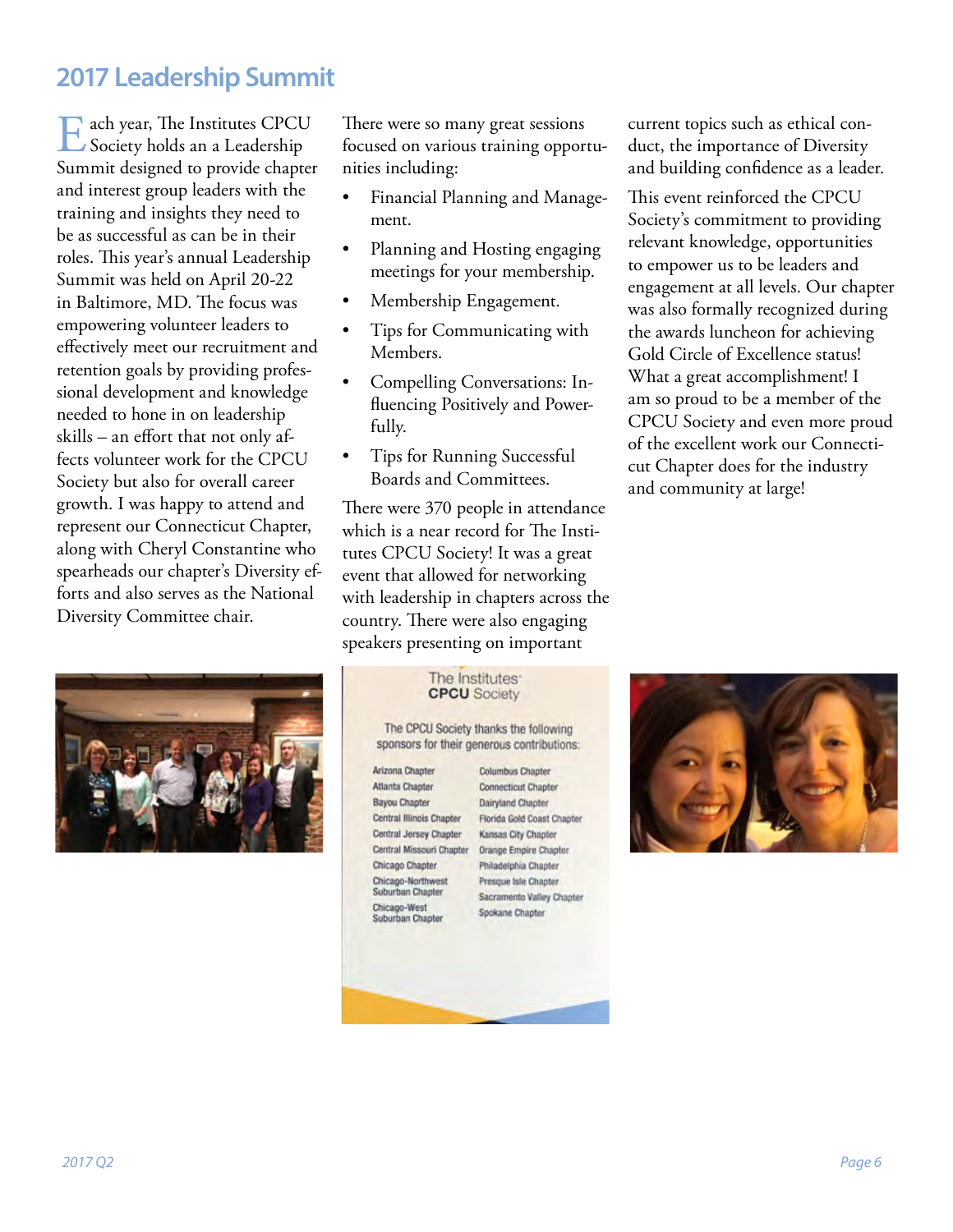### <span id="page-6-0"></span>**Chapter Good Works**

#### **Recent Activities**

• In November 2016, the CT Chapter donated \$1500 to the CT Fire Academy for the purchase of a Rescue Chain Saw.



We partnered with HAIP in the February joint meeting to support St Martin DePorres; an organization that provides services for at-risk youth in Hartford, including homework assistance and after-school and weekend activities. HAIP and CPCU members donated \$260 and an abundance of healthy snacks and school supplies. Alyce DeAngelo and Lori Gaglione presented these donations, as well as the Chapter's \$1,000 donation, in February.



- Lee Hay attended the St. Philip House Mad Hatter Ball on April 22nd, and presented a \$1,000 check from the CT Chapter.
- Betty Shepard and Alyce DeAngelo presented our \$1000 donation to Wheeler Clinic to support their Positive Parenting Program.



#### **Upcoming Activities**

- The CT Chapter will make donations to the following organizations in May and June:
- Fidelco
- Circle of Life
- My Sisters Place
- Malta House of Care

#### **Other**

The Scholarship application review process is underway. The awards will be presented to the recipients at the Chapter meeting on May 23rd.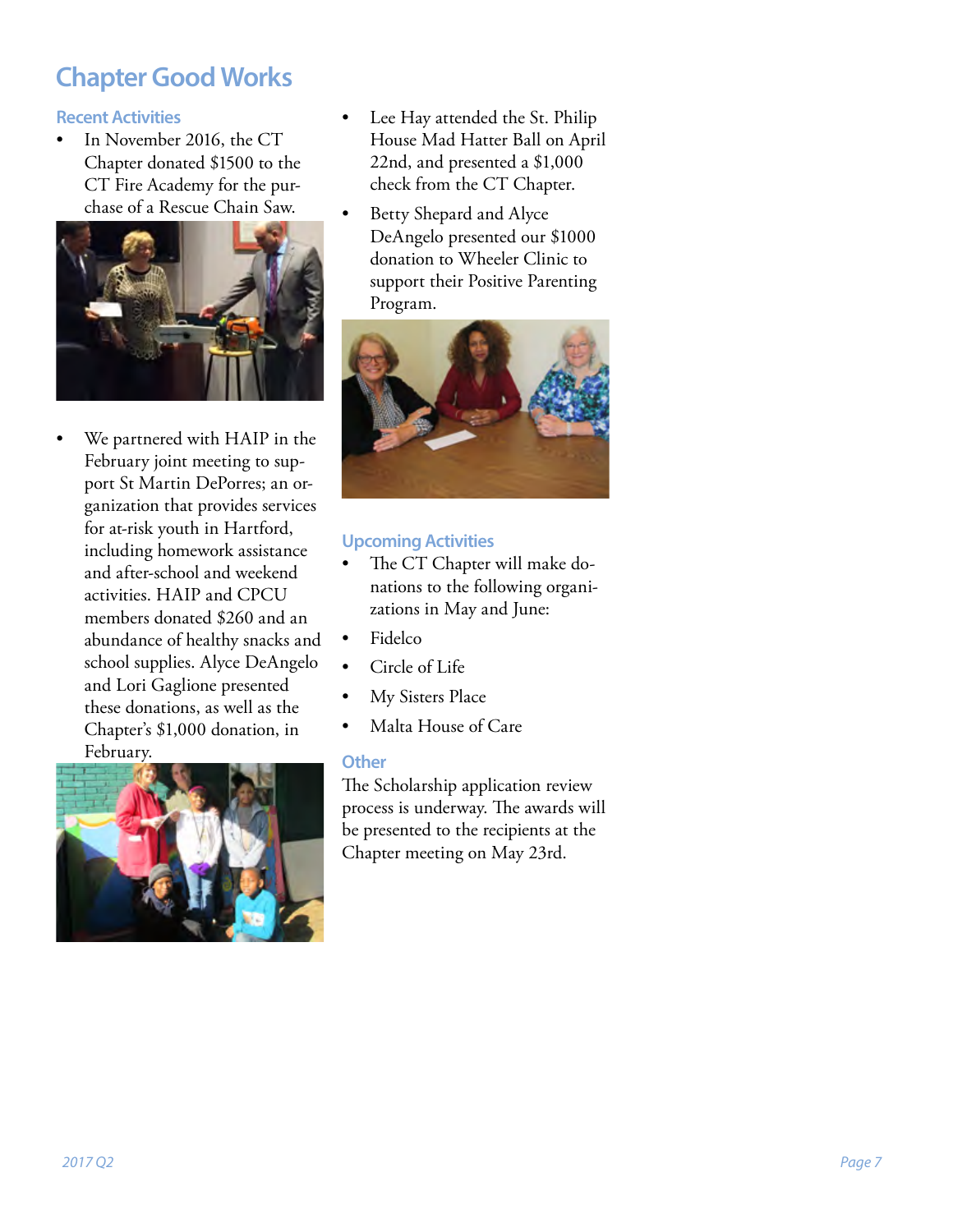### <span id="page-7-0"></span>**2017 Golf Tournament Registration**

**Tee It Up! CONNECTICUT CHAPTER CPCU SOCIETY ANNUAL CHARITY GOLF TOURNAMENT ALL PROCEEDS TO BENEFIT THE CONNECTICUT CHAPTER'S CHARITIES**



**Wampanoag Country Club 60 Wampanoag Drive West Hartford, CT June 12, 2017**

•10:30am: Registration

Range, Practice Green and Locker Room available

11:00 am: Lunch

•

- •12:00 pm: Shot Gun Start/Scramble Format
- Dinner, Raffle & Awards following Golf
- •\$175 per Individual Player
- • \$875 per Foursome (includes Lunch, Golf and Cart, Dinner and Tee Sponsor Sign)
- •\$200 for a Tee Sponsor Sign without a Foursome. Additional sponsorship opportunities and benefits at the Bronze, Hole-in-One, Silver, Gold and Platinum
- All registrations must be received by  $M_{\rm{ay}}$

No metal spikes. Proper attire required

- Open to non-CPCUs a great way to entertain agents and clients or just have fun with coworkers or friends!!
- Directions on the back of this form
- • Confirmation of your reservation will be sent to the Captain's e-mail address/fax number
- For more Information, please contact Jennifer
- Bertagna: 860.678.4039 or jbertagna@lockton.com
	- Sponsors & Raffle Prize donations are greatly appreciated. Please contact Jennifer Bertagna

| CAPTAIN'S NAME                                                                                                                                                                                                                 |  |                                                 |
|--------------------------------------------------------------------------------------------------------------------------------------------------------------------------------------------------------------------------------|--|-------------------------------------------------|
|                                                                                                                                                                                                                                |  |                                                 |
| PHONE: E-MAIL: E-MAIL: E-MAIL: FAX:                                                                                                                                                                                            |  |                                                 |
|                                                                                                                                                                                                                                |  |                                                 |
| NAME & HANDICAP FOR EACH PLAYER:                                                                                                                                                                                               |  | Make check payable to:                          |
| 1. Belong HDCP Phone E-Mail                                                                                                                                                                                                    |  | Connecticut CPCU Society<br>Chapter, Inc        |
| 2. <b>E-Mail E-Mail E-Mail E-Mail E-Mail E-Mail E-Mail E-Mail E-Mail E-Mail E-Mail E-Mail E-Mail E-Mail E-Mail E-Mail E-Mail E-Mail E-Mail E-Mail E-Mail E-Mail E-Mail E-Mail E-</b>                                           |  | and send with form to:<br>Marianne Vanech, CPCU |
| 3. Block HDCP Phone E-Mail                                                                                                                                                                                                     |  | 26 Chestnut Hill Road                           |
| 4. E-Mail E-Mail E-Mail E-Mail E-Mail E-Mail E-Mail E-Mail E-Mail E-Mail E-Mail E-Mail E-Mail E-Mail E-Mail E-Mail E-Mail E-Mail E-Mail E-Mail E-Mail E-Mail E-Mail E-Mail E-Mail E-Mail E-Mail E-Mail E-Mail E-Mail E-Mail E- |  | West Simsbury, CT 06092<br>Tel: 860 490 6198    |
| AMOUNT ENCLOSED: \$                                                                                                                                                                                                            |  | E-mail: mvanech1@aol.com                        |

•

•

•